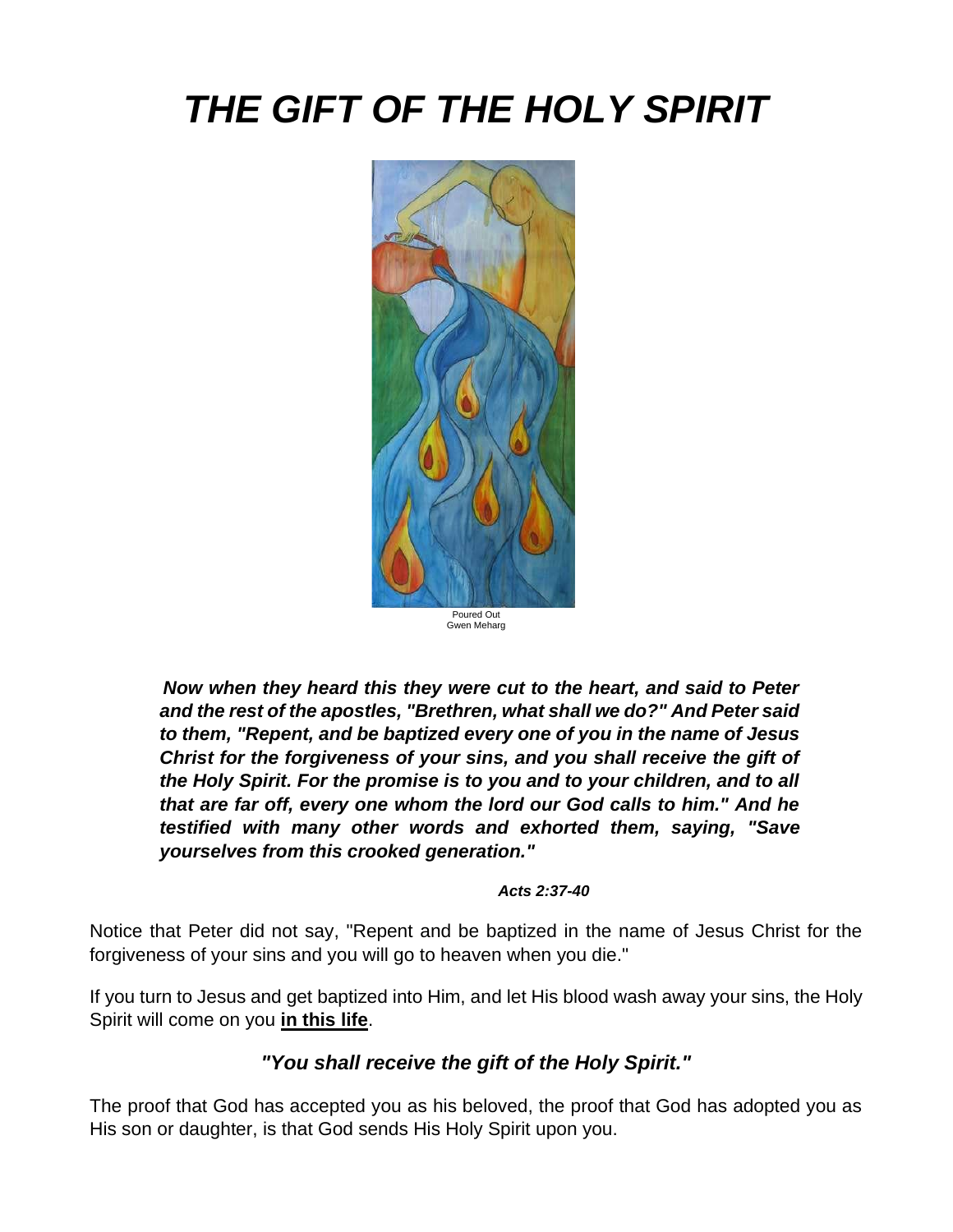

#### Consuming Fire **Gwen Mehard**

#### **And the Holy Spirit floods your whole being with life.**

In every one of the four gospels Jesus is announced by John as the "One who will baptize with the Holy Spirit."

#### *"I have baptized you with water; but He will baptize you with the Holy Spirit." Mark 1:8*

Again and again our Lord explained that it is only by the Holy Spirit that we can be made alive in God.

*"Truly, truly, I say to you, unless one is born of water and the Spirit he cannot enter the Kingdom of God. That which is born of the flesh is flesh, and that which is born of the Spirit is spirit." (John 3:5)*

*"God is Spirit and they that worship Him must worship Him in spirit and in truth." (John 4:24)*

*"It is the Spirit that quickens, the flesh profits nothing. The words that I speak to you, they are Spirit and they are life." (John 6:63)*

*"But when the Counselor comes, whom I will send to you from the Father, even the Spirit of Truth, who proceeds from the Father, (John 15:26)*

*He will bear witness to me.....*

*He will teach you.....*

*He will show you things to come....."*

After the resurrection, the risen Lord gave this promise:

*"John indeed baptized with water, but before many days you will be baptized with the Holy Spirit."* 

*Acts 1:5*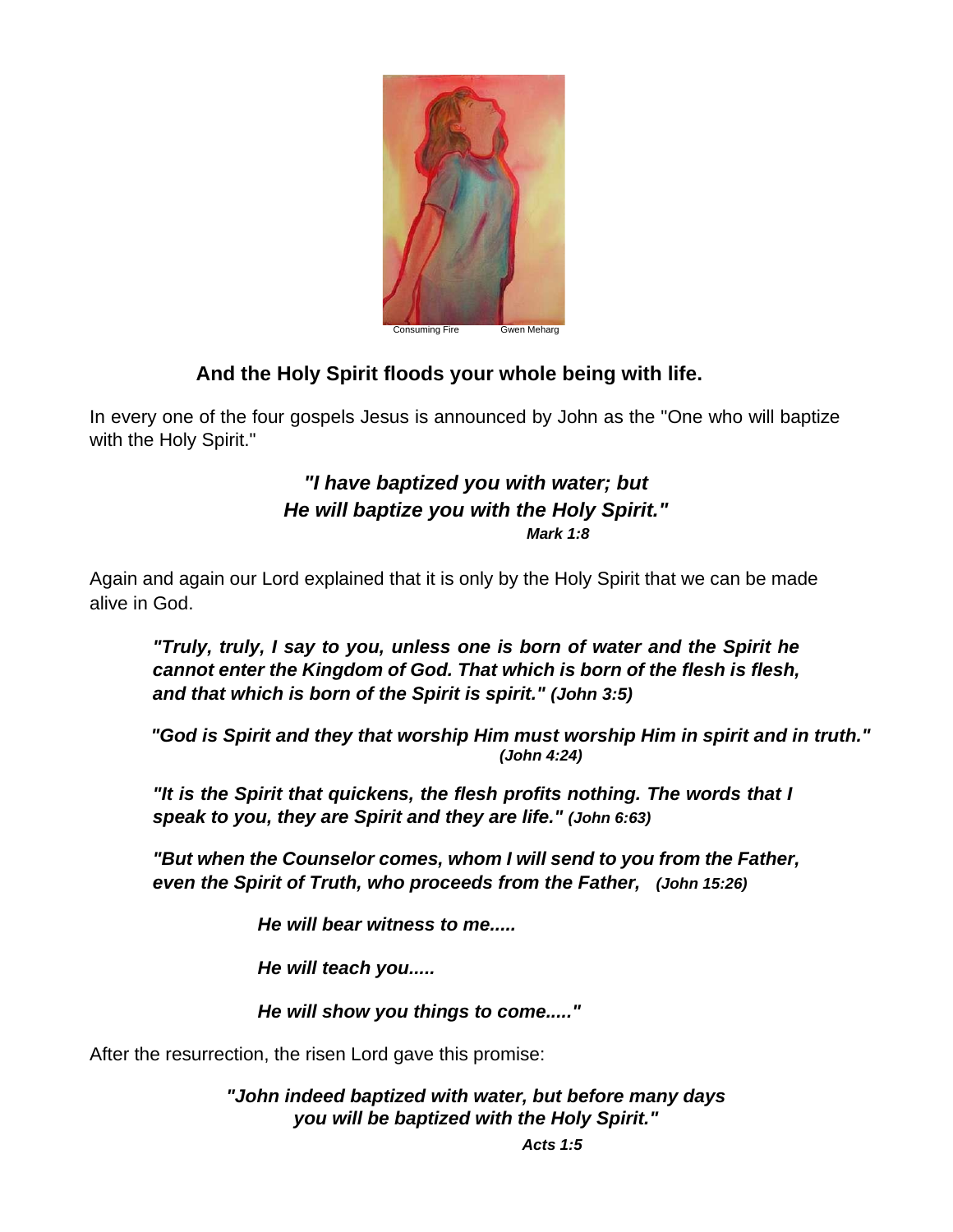The truth is that most of us, even the Pentecostals among us, haven't tasted a fraction of what this means.

Let's be honest with ourselves.

- Are we worshiping the Father in Spirit and in truth?
- Are we hearing the testimony of the Holy Spirit in our hearts?
- Are we being taught?
- Are we being guided?
- Are we walking and living and praying and thinking and doing the will of God by the Spirit's power?
- Are we conscious of the lordship of the Holy Spirit over us as we read these words?
- Are we aware that at this moment we are in the presence of the Holy Spirit?

… Listening as He conveys to us the Word of the Holy God and points to the holy blood shed for our sinful, unholy lives?

In the apostolic church, the Holy Spirit was not a doctrine to be argued over, or an impersonal force to be tapped at will, like electricity.

- He was God the Holy Ghost. Lord of the Church on earth.
- He was their life.
- He was their joy.
- He was their teacher, their guide, the ever-new and ever-wonderful revealer of Jesus.



Combustion **Gwen Meharg**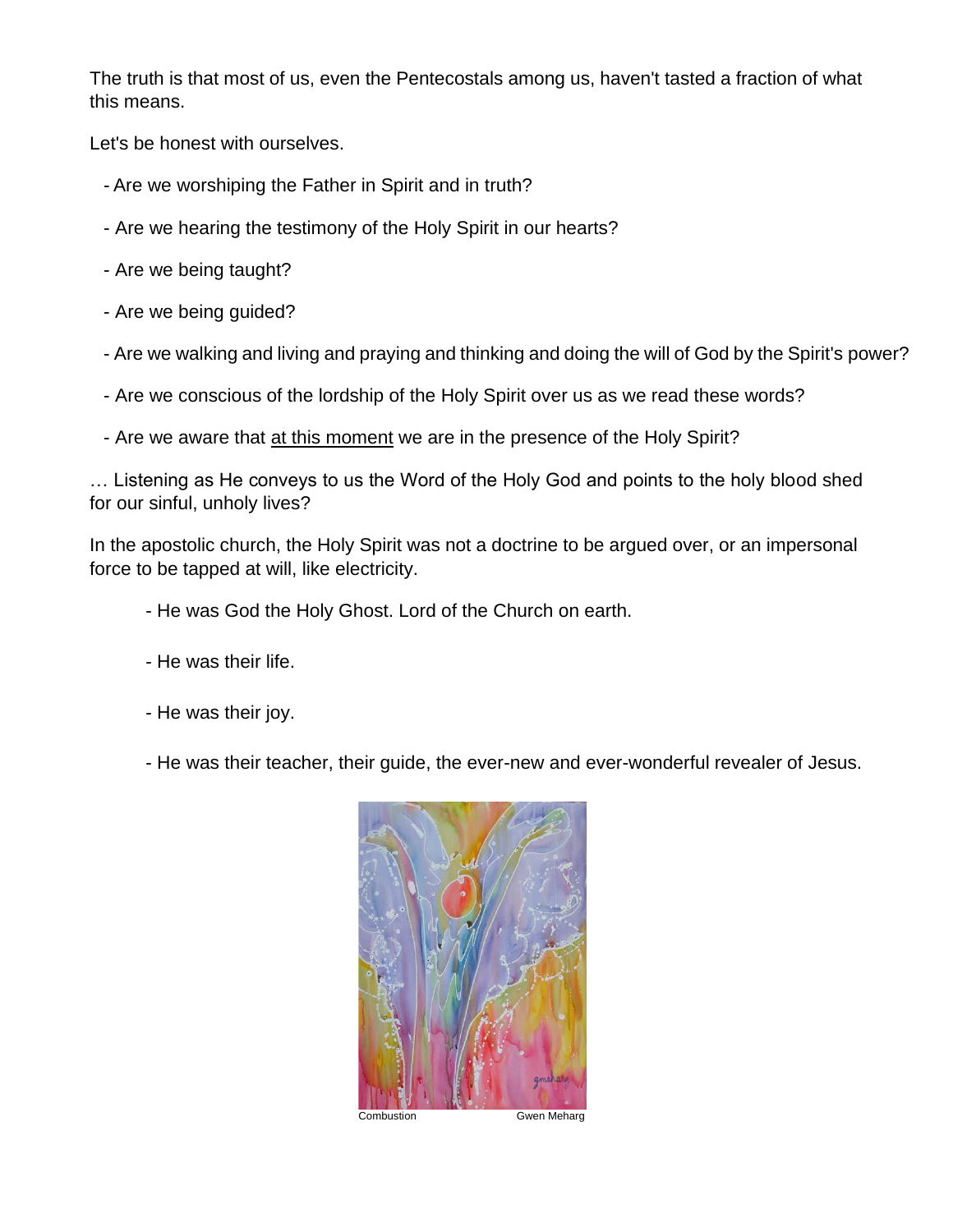Peter didn't preach out of himself. He preached because the Holy Spirit inspired him to preach.

#### *"Then Peter, filled with the Holy Spirit, said to them......" (Acts 4:8)*

Ananias and Sapphira didn't die because they lied to men, but because they lied to the Holy Spirit.

The deacons were picked because they were known to be full of the Spirit.

#### *"But Stephen, full of the Holy Spirit, gazed into heaven and saw the glory of God, and Jesus standing at the right hand of God." (Acts 7:55)*

When Ananias of Damascus came to lay hands on blind, broken, shaken Saul of Tarsus, he said to him,

#### *"Brother Saul, the Lord Jesus who appeared to you on the road by which you came has sent me that you might regain your sight and be filled with the Holy Spirit." (Acts 9:17)*

On and on through the pages of Acts, it's the same story. Salvation in Jesus' name comes to Cornelius and his house with the gift of the Holy Spirit poured out on them.

When apostles are sent forth from Antioch, who gives the signal? Did they shut their eyes and finger point in their bibles looking for guidance?

#### *As they worshiped the Lord and fasted, the Holy Spirit said, "Set apart for me Barnabus and Saul for the work to which I have called them." (Acts 13:2)*

These were not a people who were caught up in their experiences, and goose pimples, and ecstasies.

They were a people who were utterly awed by God, the Holy Spirit, who opened their eyes to see God the Son. And the more clearly they saw God the Son, the more clearly they saw God the Father.

#### **They were taken up, not with themselves, but with God and the doing of His will.**

- They weren't feeling their spiritual pulse every five minutes

*they were too busy doing God's will.*

- They weren't forever measuring their brothers spiritual stature –

*they were too busy doing God's will.*

- They weren't endlessly sitting on the fence trying to decide whether they should do this or that,

*they were too busy doing God's will.*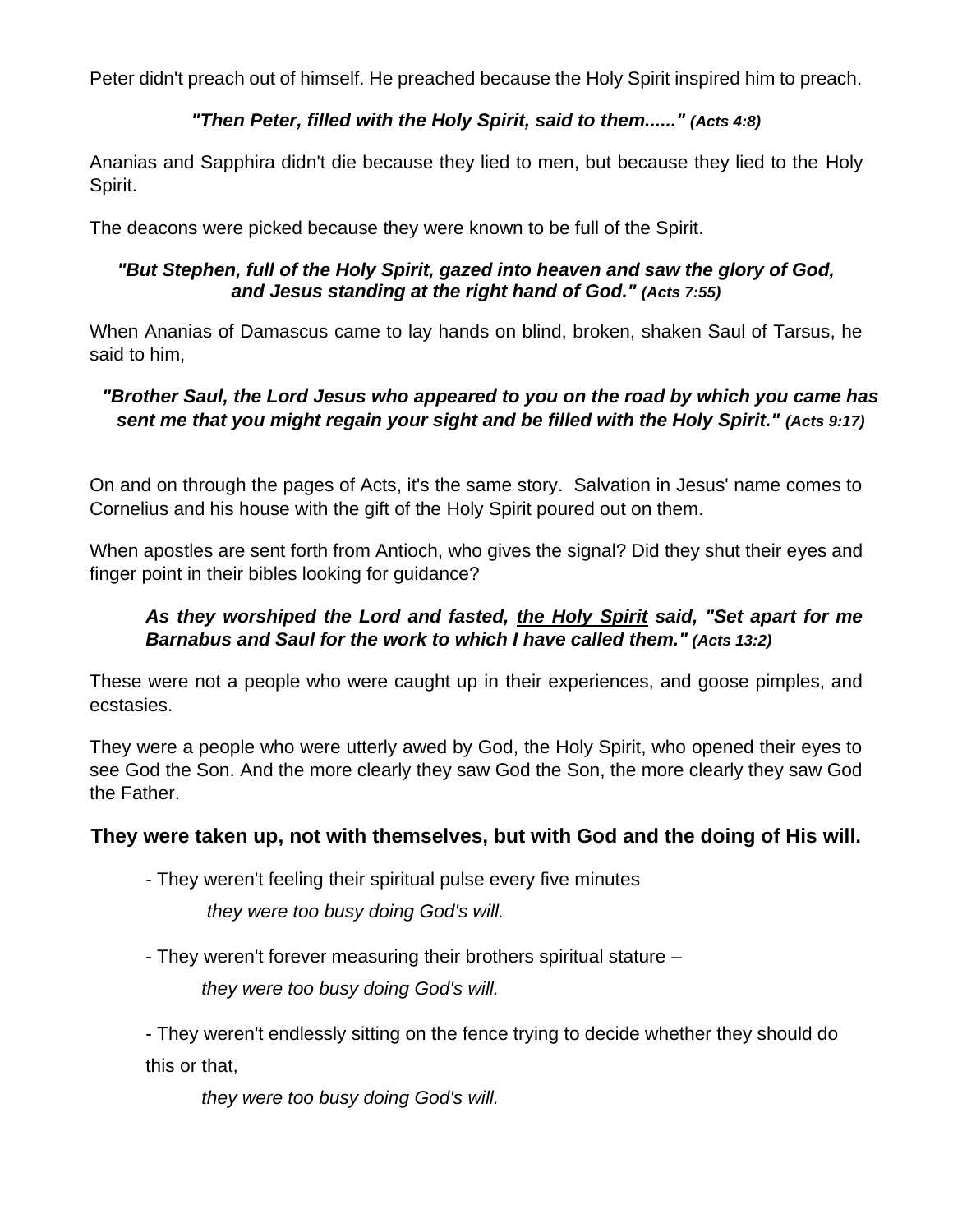And God's will was revealed to them, performed by them, done, acted on, through the power of the Holy Spirit.

But how did it all start? What was the thing that opened the door and caused that flood of divine life to come rushing in?

In every case those people came to a place where they saw the alternatives. They came to the place where they saw only two possibilities.

Not five or ten, or a hundred---only two:

#### **eternal life,**

#### **or eternal death**.

Two roads. One leading to God's glory,

the other leading to a place where God's light never shines.

Those who chose the road leading to God,

who drew near and threw themselves on the mercy of Jesus Christ…

# **were visited by the Spirit of God.**



*As many as received Him, as believed on His name, to them He gave power to become sons of God. (John 1:12)*

# **And that power is none other than the Spirit of God.**

There is no such thing as committing your life to Jesus Christ and not receiving that power.

If the power hasn't come to you, don't go to a charismatic clinic, go back to the Cross and see whether you really left your sins there.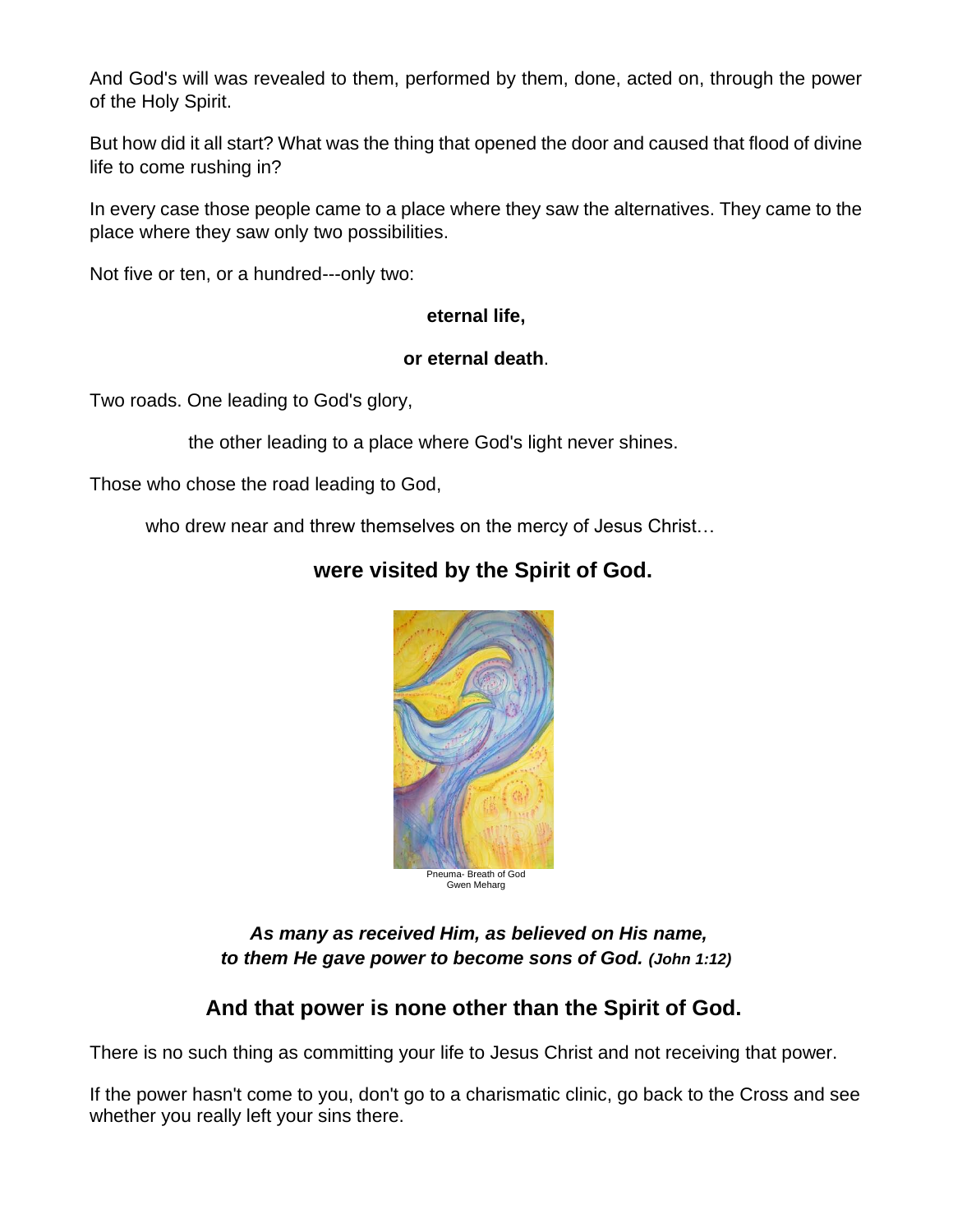Once you come face-to-face with Jesus Christ, two roads open before you – only two! And you choose one road or the other.

The minute you step on the road that leads to life – that minute – the Holy Spirit of God begins to move on you.

On the other hand, once you have been offered forgive-ness, life, peace, from God in Jesus Christ---and you back away---the powers of Hell start working in you.

Every morning when you get up, and every moment of the day in every new situation you face, you are choosing between the way of life and the way of death.



Pushing Back Darkness Gwen Meharg

- When you choose to practice love toward your brother in Jesus' name,  *you choose life.*
- When you choose to harbor hatred or turn from someone in indifference,  *you choose death*.
- When you choose truth in Jesus' name, it's life.
- When you choose the lie, it's death.

As Peter ended his sermon on Pentecost, thousands of people saw the choice before them for the first time.

Eternal life or eternal death!

And, they were scared.

"Brethren, what shall we do?"

#### *"Repent and be baptized every one of you in the name of Jesus Christ for the forgiveness of your sins and you shall receive the gift of the Holy Spirit. For the promise is to you and to your children, and to all that are far off, every one whom the Lord our God calls to him. Save yourselves from this crooked generation."*

And every person who responded received the Spirit. *Now* they had a Divine Teacher *within them*, making Christ real to them moment-by-moment and hour-by-hour. Now they had power working wi*thin them*, helping them to do the will of the Holy God.

- If the Holy Spirit hasn't come to you in power, it's only because you haven't settled the issue of those two roads.

- Or, if the Holy Spirit seems to have with-drawn from you, it's because you've given up settling that issue day-by-day and hour-by-hour.